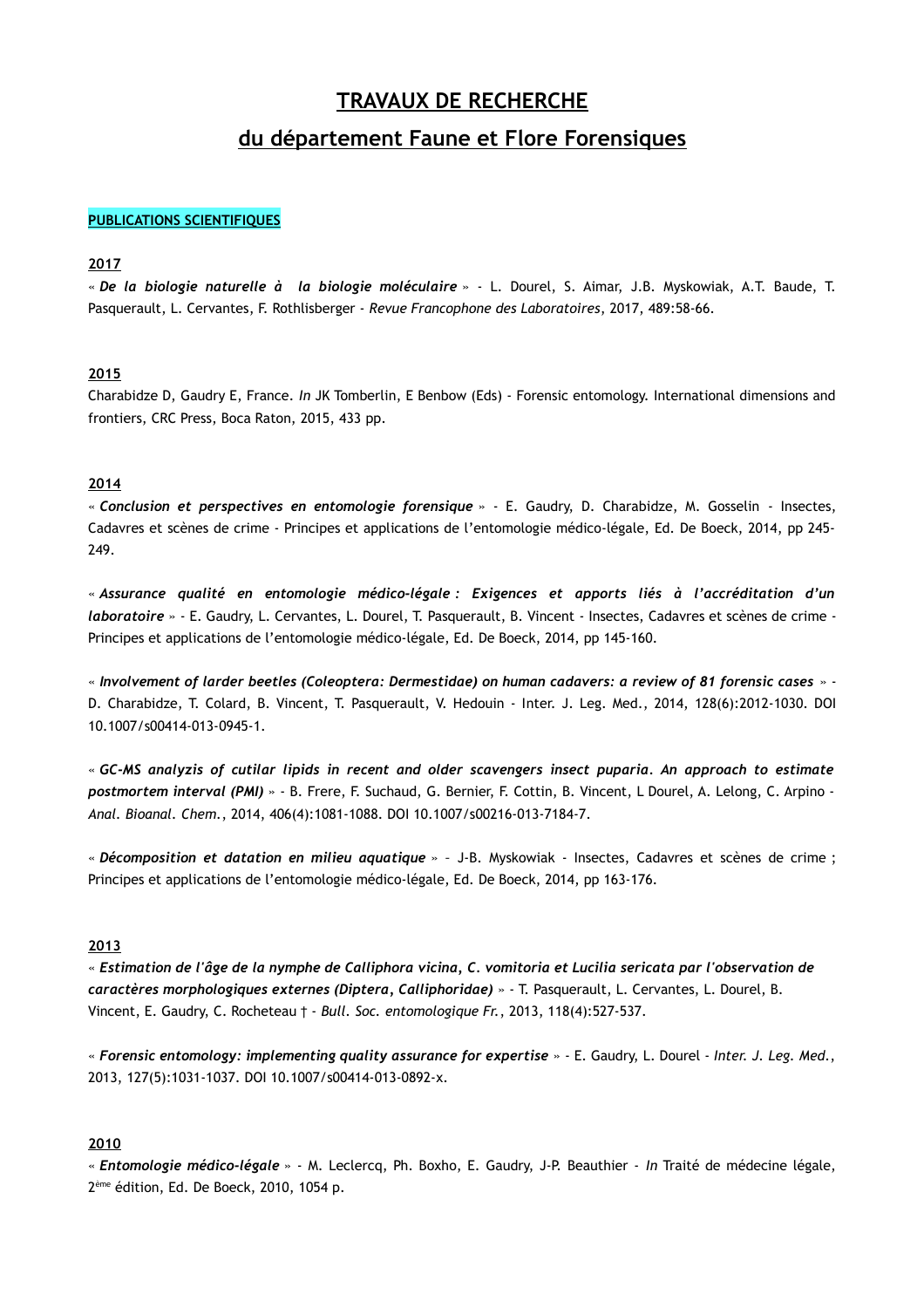« *Using Estimated On-Site Ambient Temperature Has Uncertain Benefit When Estimating Postmortem Interval* » - L. Dourel, T. Pasquerault, E. Gaudry, B. Vincent - *Psyche*, 2010, Article ID 610639.

*« The insects colonization on buried remains* » - E. Gaudry - Amendt J, Lee Goff M, Campobasso CP, Grassberger M (Eds) Current Concepts in Forensic Entomology (1st Edn), Springer, Dordrecht, 2010, pp 273-312.

*« Freshwater invertebrates and Wagner's parsimony method (WPM): Tools for the submersion time estimation of a cadaver found in a natural aquatic environment. Description of a sampling protocol* » - J-B. Myskowiak, *et al* - *Rev. Med. Leg.*, 2010, vol 1(2):41-78.

# **2009**

*« Forensic entomology: a new hypothesis for the chronological succession pattern of necrophagous insect on human corpses* » - F. Lefebvre, E. Gaudry - *Annal. Soc. Entomologique Fr.*, 2009, 45(3):377-392.

« *L'entomologie légale : une identification ciblée pour une réponse adaptée* » - E. Gaudry, T. Pasquerault, B. Chauvet, L. Dourel, B. Vincent - *Mémoires Soc. Entomologique Fr.*, 2009, 8:85-92.

### **2008**

« *Répartiton des espèces du genre Dermestes récoltées sur des cadavres humains* » - T. Pasquerault, B. Vincent, B. Chauvet, L. Dourel, E. Gaudry - *L'Entomologiste*, 2008, 64(4):221-224.

« *Répartition des Nicrophorus récoltés sur des cadavres humains* » - B. Chauvet, L. Dourel, B. Vincent, T. Pasquerault, E. Gaudry - *L'Entomologiste*, 2008, 64(1):15-19.

#### **2007**

« *L'entomologie légale : lorsque insecte rime avec indice* » - E. Gaudry, L. Dourel, B. Chauvet, B. Vincent, T. Pasquerault – Revue Francophone des Laboratoires, 2007, 392:23-32.

#### **2006**

« *Los muestreos entomologicos: de la escena del crimen a la peritacion* » - T. Pasquerault, B. Vincent, L. Dourel, B. Chauvet, E. Gaudry - *Ciencia Forense*, 2006, 8:39-55

« *Best practice in forensic entomology - standards and guidelines* » - J. Amendt, CP. Campobasso, E. Gaudry, C. Reiter, H. Leblanc, M. Hall - *Inter. J. Leg. Med.*, 2006, 121(4):90-104.

« *Study of steroidogenesis in pupae of the forensically important blowfly Protophormia terraenovae (Robineau-Desvoidy) (Diptera:Calliphoridae)* » - E. Gaudry, C. Blais, A. Maria, C. Dauphin-Villemant - *Forensic Sci. Int.*, 2006, 160:27-34.

#### **2005**

*« The oldest Beetle of the Euaesthetinae (Staphylinidae) from Early Cretaceous Lebanese amber »* - F. Lefebvre, B. Vincent, D. Azar, A. Nel - *Cretac. Res.*, 2005, 26:207-211.

« *Etude des communautés d'invertébrés aquatiques et de la colonisation d'un cadavre ayant séjourné dans un milieu aquatique d'eau douce ; Estimation de la période de submersion »* – J-B. Myskowiak, G. Masselot, Y. Schuliar - *J. Med. Leg. - Droit Med.*, 2005, 48:237-246.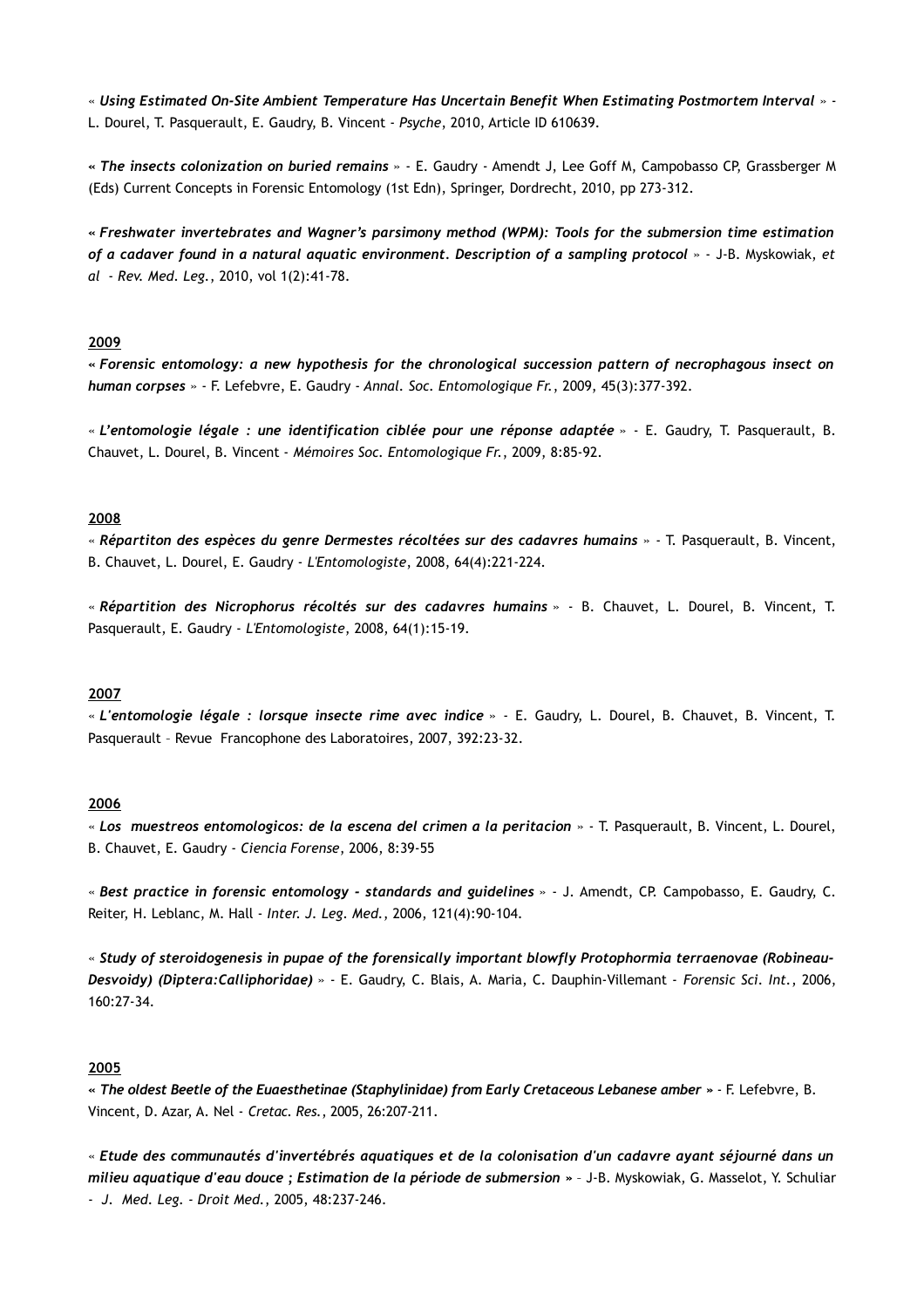« *Identification des victimes du Tsunami en Thaïlande »* - Y. Schuliar, J. Hebrard, D. Jam, N. Thiburce, L. Dourel - *Med. armées*, 2005, 33(4):296-301.

#### **2004**

*« Temperature-dependent development of Ophyra aenescens (Wiedemann), 1830) and Ophyra capensis (Wiedemann, 1818) (Diptera, Muscidae) »* - F. Lefebvre, T. Pasquerault - *Forensic Sci. Int.*, 2004, 139:75-79.

# **2002**

*« Effects of refrigeration on the biometry and development of Protophormia terraenovae (Robineau-Desvoidy) (Diptera : Calliphoridae) and its consequences in estimations post-mortem interval in forensic investigations »* - J-B. Myskowiak, C. Doums - *Forensic Sci. Int.*, 2002, 125:254-261.

#### **2001**

*« Activity of forensic entomology department of the French Gendarmerie »* - E. Gaudry, J-B. Myskowiak, B. Chauvet, T. Pasquerault, F. Lefebvre, Y. Malgorn - *Forensic Sci. Int.*, 2001, 120:68-71.

#### **2000 et avant**

« *L'apport de l'entomologie à la médecine légale : cas concret* » - B. Chauvet, J-B. Myskowiak, T. Pasquerault, C. Rocheteau, J-M. Vian - *J. Med. Leg. - Droit Med.*, 2000, 43 (7-8):573-578.

« *Partial Sequencing of the Cytochrome Oxydase b Subunit Gene I: A Tool for the Identification of European Species of Blow Flies for Postmortem Interval Estimation* » - S. Vicnent, J-M. Vian, M-P. Carlotti - *J. Forensic Sci.*, 2000, 45(4):820-823.

« *DNA typing for identification of some species of Calliphoridae. An interest in forensic entomology* » - Y. Malgorn, F Coquoz - *Forensic Sc. Int.*, 1999, 102:111-119.

« *Synthèse de six années d'activité en entomologie médico légale l'intérêt des insectes nécrophages en police judiciaire* » - J-B. Myskowiak, B. Chauvet, T. Pasquerault, C. Rocheteau, J-M. Vian - *Annal. Soc. Entomologique Fr.*, 1999, 35:569-572.

« *Bilan de deux années d'activité en entomologie-légale* » - B. Ceccaldi, J. Salon, B. Chauvet, P. Masselin - *J. Med. Leg. - Droit Med.*, 1996, 39 (7-8):517-519.

« *Entomologie et médecine légale* » - P. Masselin – *Revue Francophone des Laboratoires*, 1993, 256:19-23.

#### **INTERVENTIONS LORS DE CONFÉRENCES / WORKSHOPS SCIENTIFIQUES**

#### **2017**

« *Forensic entomology in French criminal cases: trends of immature stages associations* » - F. Lefebvre, T. Pasquerault, F. Rothlisberger, S. Aimar, L. Dourel - European Association for Forensic Entomology meeting, Trevise (ITA)

« *Les végétaux au service de l'enquête* » - J-B. Myskowiak - 25ème du GF-ISFG, Pontoise

« *Diatomées et diagnostic de la noyade* » - J-B. Myskowiak - Colloque de la société phycologique de France, Paris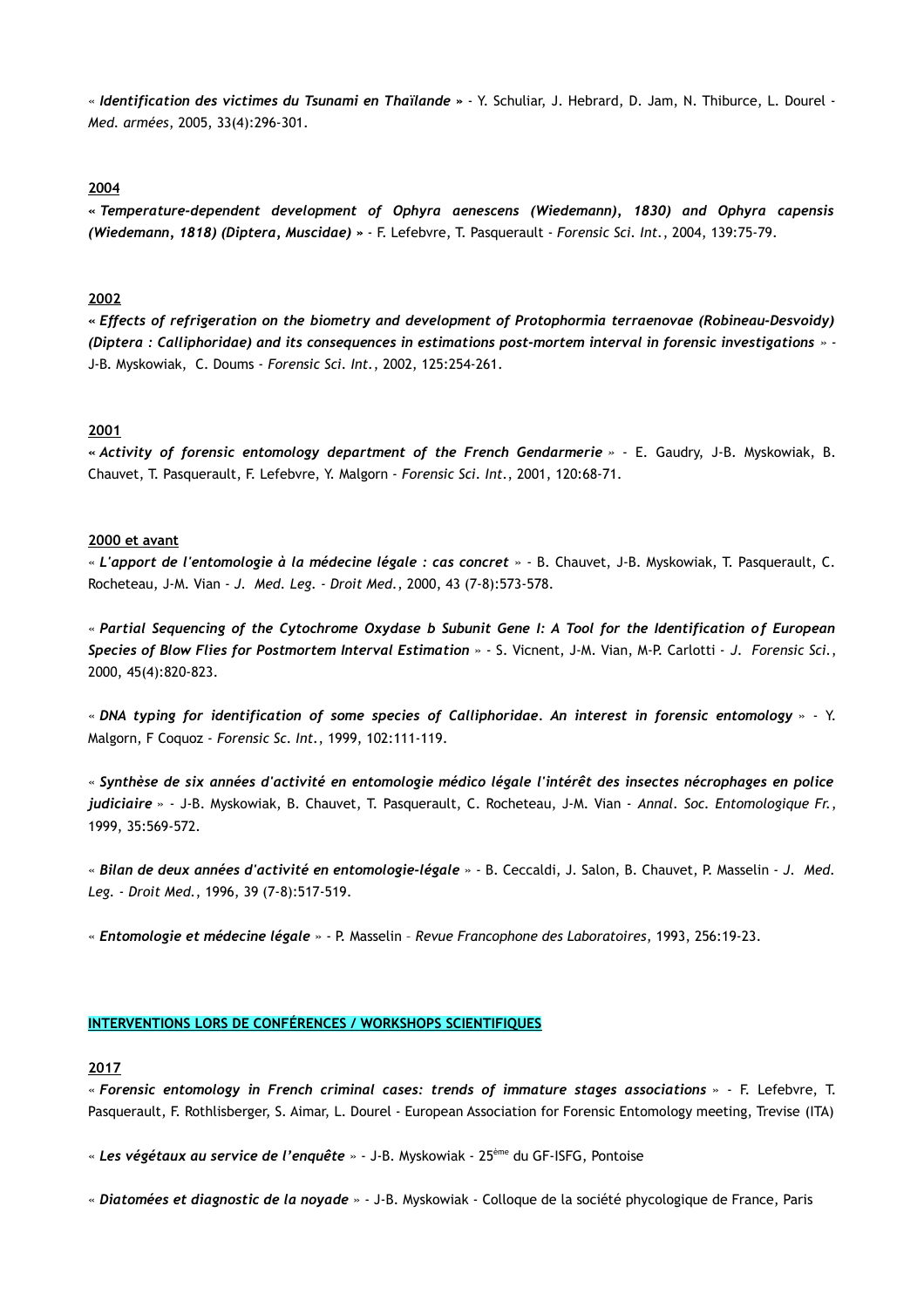# **2016**

« *Diatomées et criminalistique* » - J-B. Myskowiak - Journée technique du groupe diatomées DREAL, Paris

# **2014**

« *Forensic Entomology Expertise In France, snapshot and trend after 1350 cases* » - L. Dourel , F. Lefebvre, T. Pasquerault, B. Vincent, L. Cervantes, S. Aimar - European Association for Forensic Entomology meeting, Lille

« *The New Face of The Department Entomology* » - L. Cervantes, J-M. Duc, J-B. Myskowiak, T. Pasquerault, B. Vincent, S. Aimar, L. Dourel - ENFSI / APST WG, Rome (ITA)

« *Forensic Entomology In Expertise Context: The Weight Of Identified Uncertainties* » - L. Dourel, C. Sauleau - European Association for Forensic Entomology meeting, Lille

« *Les nouveaux outils de la scène de crime* » - L. Dourel, P. Lambert - Séminaire de la Compagnie des experts de justice en criminalistique, nouvelles technologies en criminalistique, Paris

# **2013**

« *Nymph age estimating of Calliphora vicina Robineau-Desvoidy and Calliphora vomitoria (Linné) by external morphological criteria observation* » - T. Pasquerault, L. Cervantes, L. Dourel, B. Vincent, E. Gaudry, C. Rocheteau - European Association for Forensic Entomology meeting, Coimbra (POR)

#### **2012**

« *Environmental science: a new prospective for forensic investigations* » - E. Gaudry, L. Dourel, B. Vincent, T. Pasquerault, L. Cervantes - European Academy of Forensic Science, The Hague (NED)

« *Forensic entomology: a contemporaneous matter toward quality assurance* » - L. Dourel, E. Gaudry, T. Pasquerault, L. Cervantes, B. Vincent - European Academy of Forensic Science, The Hague (NED)

« *Unmanned Aerial Vehicle: a new tool for forensic investigations* » - T. Pasquerault, L. Dourel - European Academy of Forensic Science, The Hague (NED)

« *Quality Assurance and Temperature: How to Reduce a Potential Bias in the PMI Estimation* » - L. Dourel, B. Vincent - 9th meeting of European Association for Forensic Entomology, Torun (POL)

« *Minimal submersion period estimation using freshwater benthic fauna and Wagner's parsimony method (WPM): Tools for forensic investigations in different lotic and lentic environment*s » - J-B. Myskowiak, G. Masselot, Y. Schuliar, D. Malicier - Symposium of Forensic sciences, Atlanta (USA)

#### **2011**

« *Proceso de identificación de victimas en catástrofes y sus implicancias* » - L. Dourel - Seminario internacional planes des rescate y identificación de victimas en catástrofes, Santiago du Chili (CHI)

# **2010**

« When insects become the crime witnesses in veterinary approach » - T. Pasquerault - 1<sup>st</sup> meeting of forensic veterinarian, Brescia (ITA)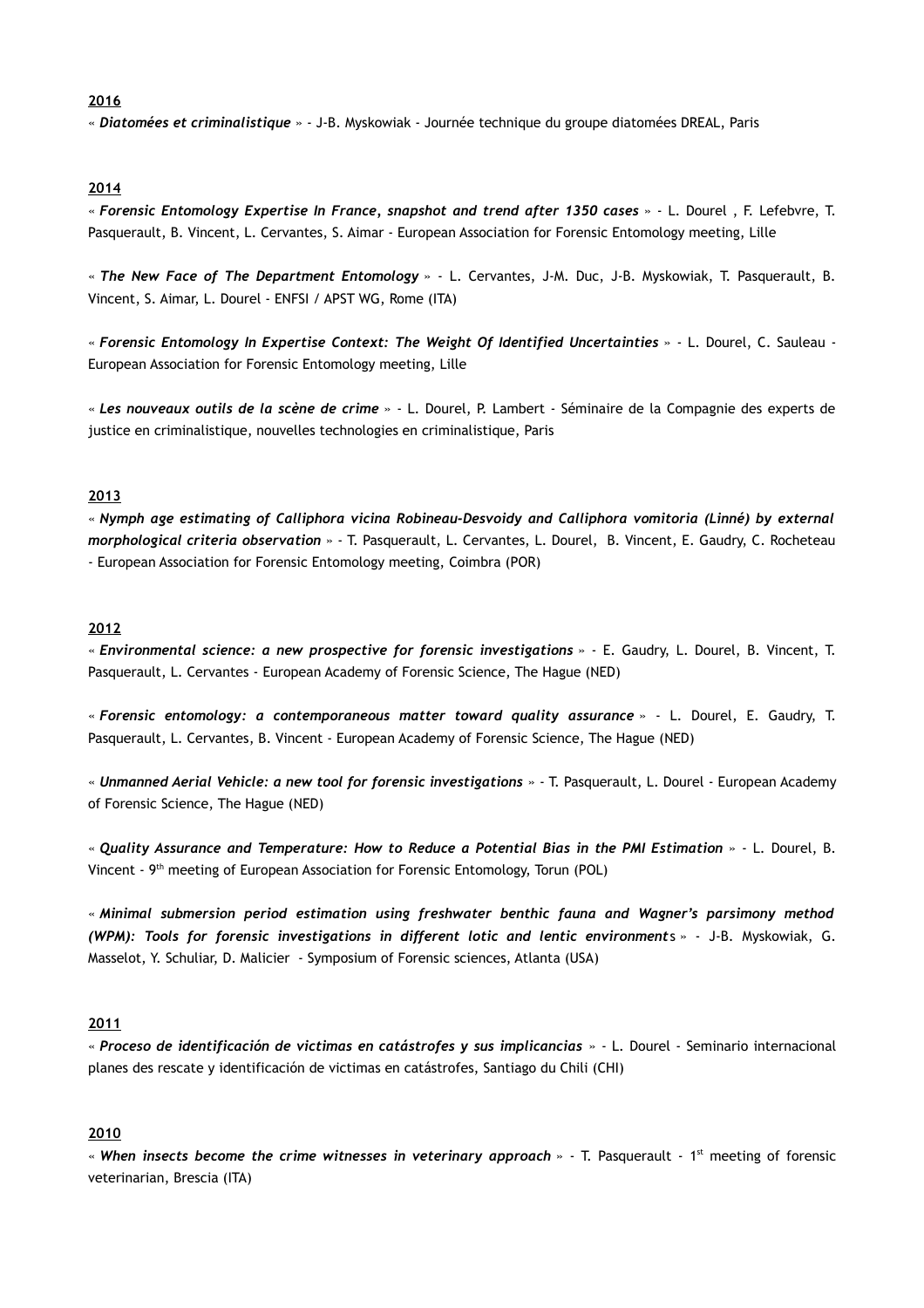**«** *Forensic entomology in police practice* » - T. Pasquerault - 8th meeting of European Association for Forensic Entomology, Murcia (ESP)

**«** *Freshwater invertebrates and Wagner's parsimony method* » - J-B. Myskowiak - 1st symposium of subaquatic crime scene investigations, Magna Graecia University, Catanzaro (ITA)

#### **2009**

« *Ambient temperature correction in forensic entomology: an uncertain benefit for the postmortem interval* estimation » - T. Pasquerault, L. Dourel - Meeting of 7<sup>th</sup> European Association for Forensic Entomology, Uppsala (SWE)

« *Datation en milieu aquatique* » – J-B. Myskowiak - Congrès international francophone de médecine légale, Lille

« *Adults emergence: starting point to estimate the PMI* » - L. Dourel, E. Gaudry, T. Pasquerault, B. Vincent - European Association for Forensic Entomology meeting, Uppsala (SWE)

« *Ambient temperature correction in forensic entomology: an uncertain benefit for the postmortem interval* estimation » - L. Dourel, T. Pasquerault - 7<sup>th</sup> meeting of European Association for Forensic Entomology, Uppsala (SWE)

« *Forensic palynology: a new forensic field for the French gendarmerie forensic science institute* » - L. Dourel, T. Pasquerault - 5th european academy of forensic science, Glasgow (Ecosse) 2009.

« *Forensic palynology: a new forensic field for the french gendarmerie forensic science institute* » - L. Dourel, T. Pasquerault - European Association for Forensic Entomology Meeting, Uppsala (Suède) 2009.

# **2008**

« *Forensic entomology : strategy of promotion by the forensic science institute (IRCGN) – French gendarmerie* » - T. Pasquerault, L. Dourel, B. Chauvet, B. Vincent, E. Gaudry - European Association for Forensic Entomology meeting, Kolymbari (GRE)

« *Species identification in forensic entomology: a targeted work to provide appropriate information* » - E. Gaudry - 6th Meeting of European Association for Forensic Entomology, Kolymbari (GRE)

#### **2007**

« *Effect of burial on necrophagous insect activity* » - E. Gaudry - 5th meeting of European Association for Forensic Entomology, Bruxelles (BEL)

« *Forensic entomology without any cadaver* » - T. Pasquerault - 5th meeting of European Association for Forensic Entomology, Bruxelles (BEL)

# **2006**

« *Effect of burial on necrophagous insects activity. One year experiment on buried lamb carcasses at three different depths* » - E. Gaudry, L. Dourel, B. Chauvet, B. Vincent, T. Pasquerault, F. Lefebvre - European Association for Forensic Entomology Meeting, Bari (ITA)

« *Collection of entomological evidences during death investigation: procedures and standards* » - E. Gaudry - 4th meeting of European Association for Forensic Entomology, Bari (ITA)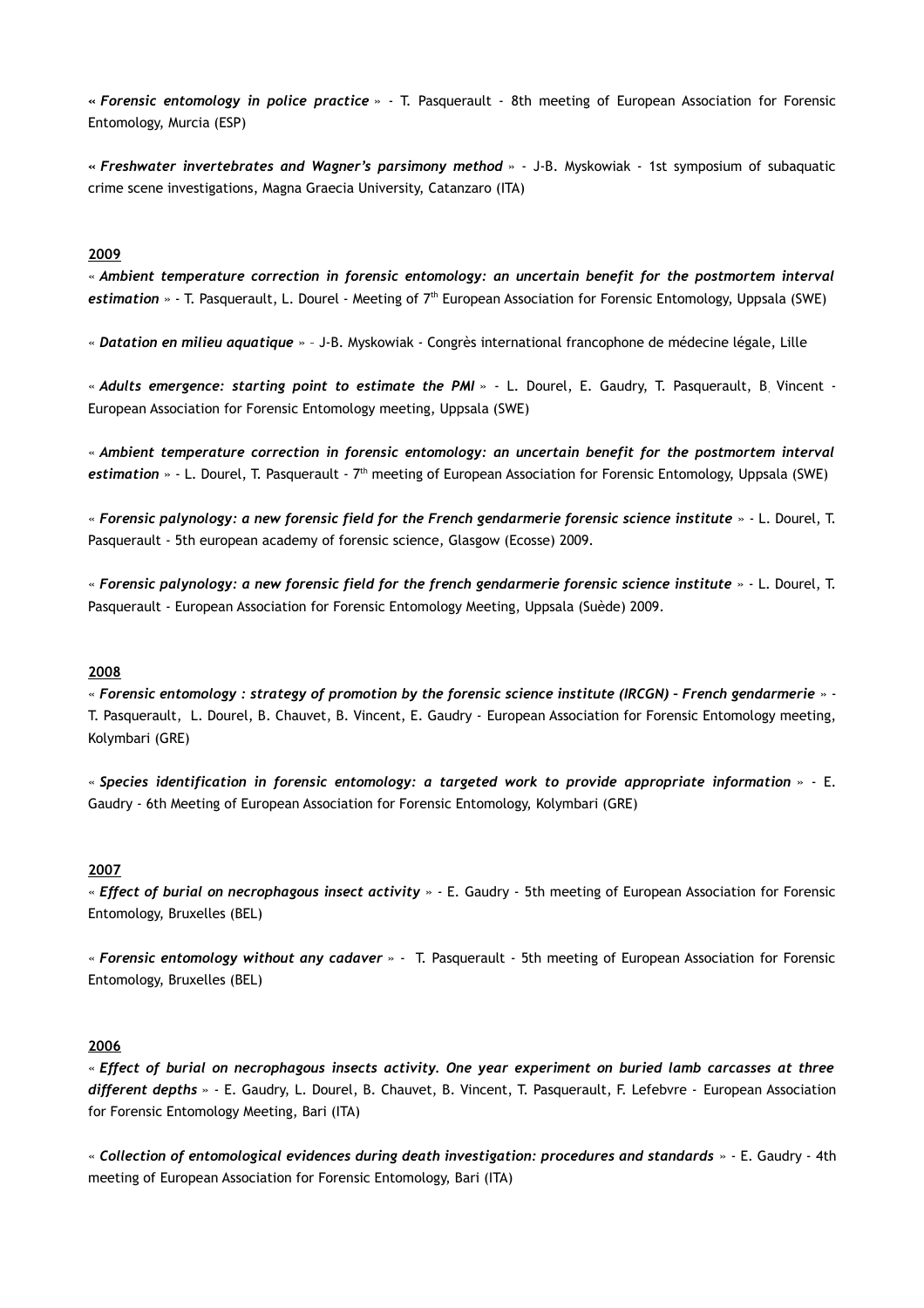« *Activity of the Department of Forensic Entomology of the French Gendarmerie* » - T. Pasquerault - 4th meeting of European Association for Forensic Entomology, Bari (ITA)

# **2005**

« *Temperature-dependent development of Ophyra aenescens and Ophyra capensis » -* T. Pasquerault *-* European Association for Forensic Entomology meeting, Lausanne (SUI)

« *Role of necrophagous insects in dessimination of spongiform encephalitis infectivity. Step 1 – Experiment on buried lamb carcasses* » - E. Gaudry, L. Dourel, B. Chauvet, B. Vincent, T. Pasquerault - TSE Soil Fate Project, Florence (ITA)

« *Presentation of a Best practise manual project* » - E. Gaudry - 3th meeting of European Association for Forensic Entomology, Lausanne (SUI)

« *The department of Forensic Entomology of the French Gendarmerie* » - E. Gaudry - 11th Spring meeting Korean Society of Forensic Science, Séoul (KOR)

#### **2004**

« *Entomological Sampling Kit* » - L. Dourel, E. Gaudry, B. Chauvet, Myskowiak J-B., T. Pasquerault, L. Lefebvre, B. Vincent - Interpol meeting, Lyon

« *Entomological Sampling Kit* » - L. Dourel, E. Gaudry, B. Chauvet, Myskowiak J-B., T. Pasquerault, L. Lefebvre, B. Vincent - European Association for Forensic Entomology Meeting, London (ENG)

« *Entomological Sampling Kit* » - L. Dourel, E. Gaudry, B. Chauvet, Myskowiak J-B., T. Pasquerault, L. Lefebvre, B. Vincent - XLIVème Congrès International de Langue Française de Médecine Légale et de Médecine Sociale, Angers

« *Quality assurance in Forensic Entomology: why, how and who ?* » - E. Gaudry - 2nd meeting of European Association for Forensic Entomology, Londres (ENG)

#### **2003**

« *Application de l'entomologie à la criminalistique* » - L. Dourel – B. Chauvet - Séminaire d'entomologie à l'Institut National de criminalistique et de criminologie (INCC), Bruxelles (BEL)

« *What about establishing standards and guideline in Forensic Entomology ?* » - E. Gaudry - 1st meeting of European Association for Forensic Entomology, Francfort (GER)

« *The use of software and program tools as a decision assistant in FE expert work » -* T. Pasquerault *-* 1st meeting of European Association for Forensic Entomology, Francfort (GER)

#### **2002**

« *Determination of nymph development stages by observations of morphological characters* » - T. Pasquerault - 1st european forensic entomology seminar - Rosny sous Bois

« *Eight squadrons for one target: the fauna described by P. Mégnin*» - E. Gaudry - 1rst European Seminar in Forensic Entomology, Rosny-sous-Bois